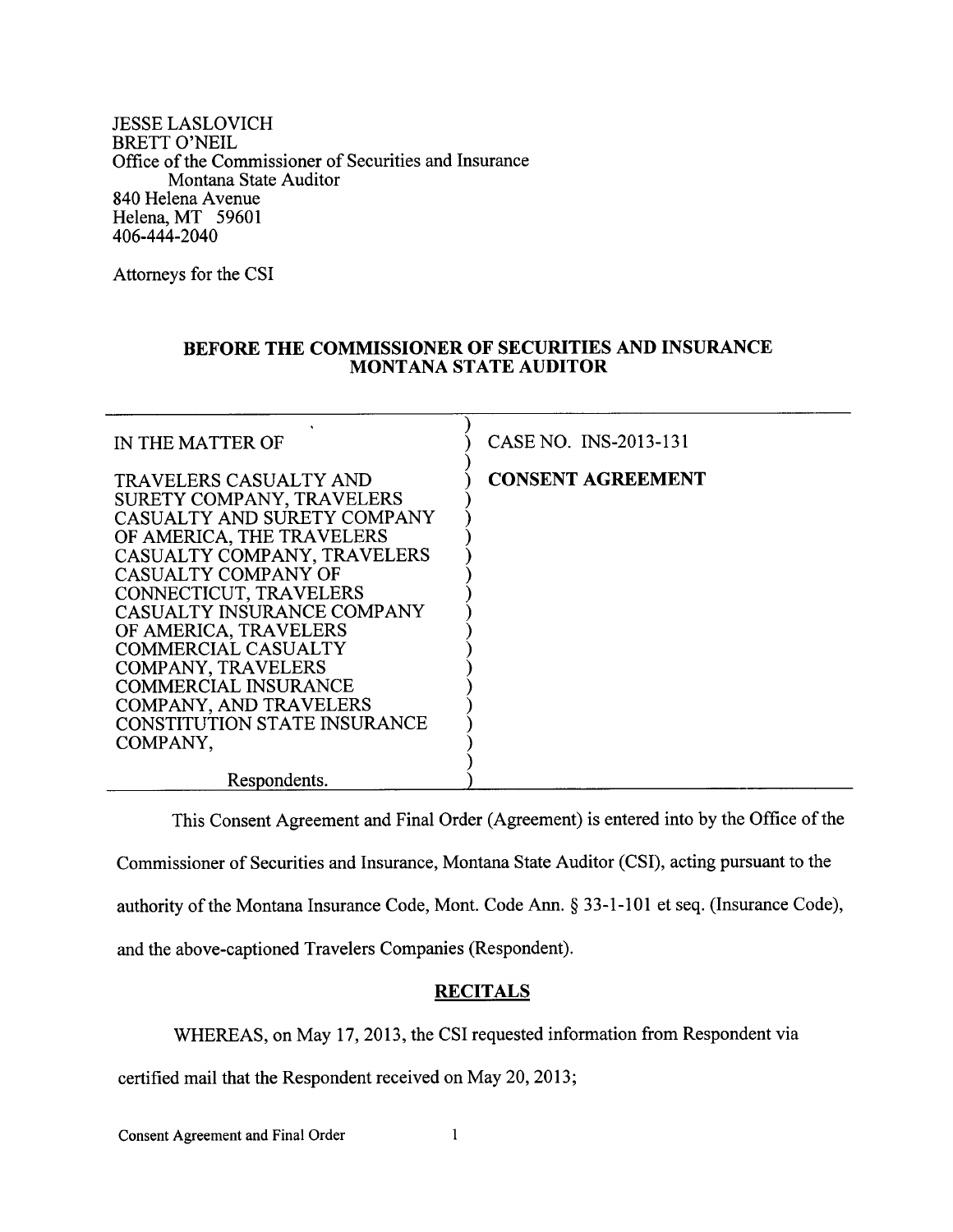WHEREAS, the request included a response deadline of May 31, 2013;

WHEREAS, Respondent ultimately provided requested information but failed to do so by the stated deadline of May 31,2013;

WHEREAS, the CSI alleged that Respondent violated Mont. Code Ann. § 33-1-315(5) by failing to answer and procure records, documents, or other evidence requested by the Commissioner of Securities and Insurance, Montana State Auditor (Commissioner), or the Commissioner's designee; and

WHEREAS, the CSI and Respondent agree that the best interests of the public would be served by entering into this Agreement;

NOW, THEREFORE, in consideration of the mutual undertakings contained in this Agreement, the CSI and Respondent hereby agree to settle this matter pursuant to the following terms and conditions:

## STIPULATIONS AND CONSENTS

I. Without admitting or denying any of the CSI's allegations, the Respondent stipulates and consents to the following:

A. Within ten days from the execution of this Agreement, Respondent shall pay a \$5,000 fine to the state of Montana. The fine should be made payable to the "State of Montana" and sent to the CSI, c/o Brett O'Neil, Attorney, 840 Helena Avenue, Helena, MT 59601.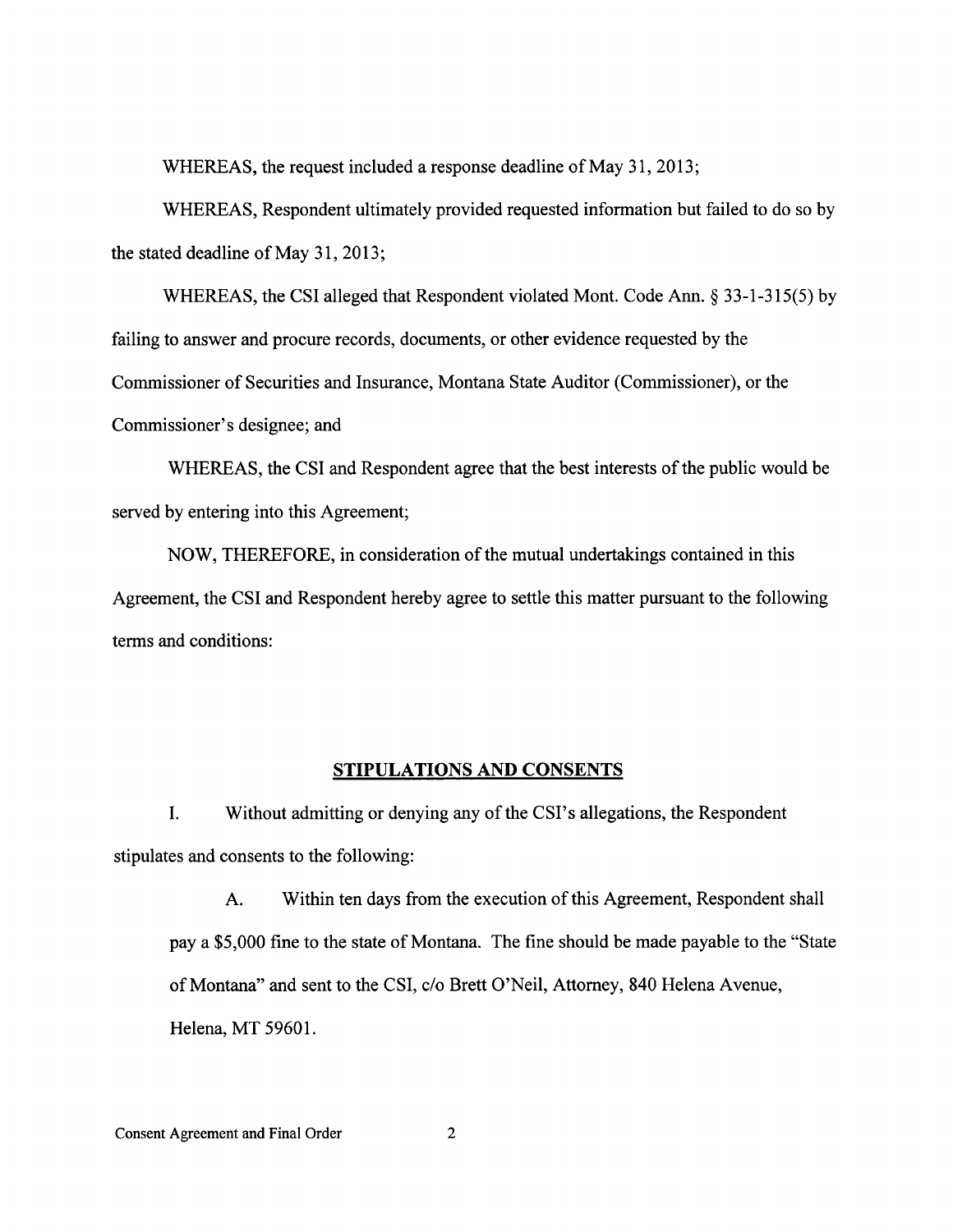B. Respondent shall timely answer the CSI's future requests for information and shall implement procedures to ensure compliance with Mont. Code Ann. \$ 33-1-315.

C. Respondent shall comply with the terms and conditions of this Agreement, the Insurance Code, and all other regulations of the state of Montana.

D. Respondent fully and forever releases and discharges the CSI from any and all actions, claims, causes of action, demands, or expenses for damages or injuries, whether asserted or unasserted, known or unknown, foreseen or unforeseen, arising out of this Agreement.

E. Respondent specifically and affirmatively waives a contested case hearing and all rights to appeal under the Montana Administrative Procedure Act, Mont. Code Ann. § 2-4-101 et seq., and elects to resolve this matter on the terms and conditions set forth herein.

II. All parties to this Agreement stipulate and consent as follows:

A. The Commissioner and the CSI have jurisdiction over the subject matter of the above-entitled proceeding.

B. This Agreement is entered without adjudication of any issue, law, or fact. It is entered into solely for the purpose of resolving the CSI's allegations and is not intended to be used for any other purpose. For any person or entity not a party to this Agreement, this Agreement does not limit or create any private rights or remedies against the Respondent including limit or create liability of Respondent, or limit or create defenses of Respondent, to any claims.

C. This Agreement constitutes the entire agreement between the parties and no other promises or agreements, either express or implied, have been made by the CSI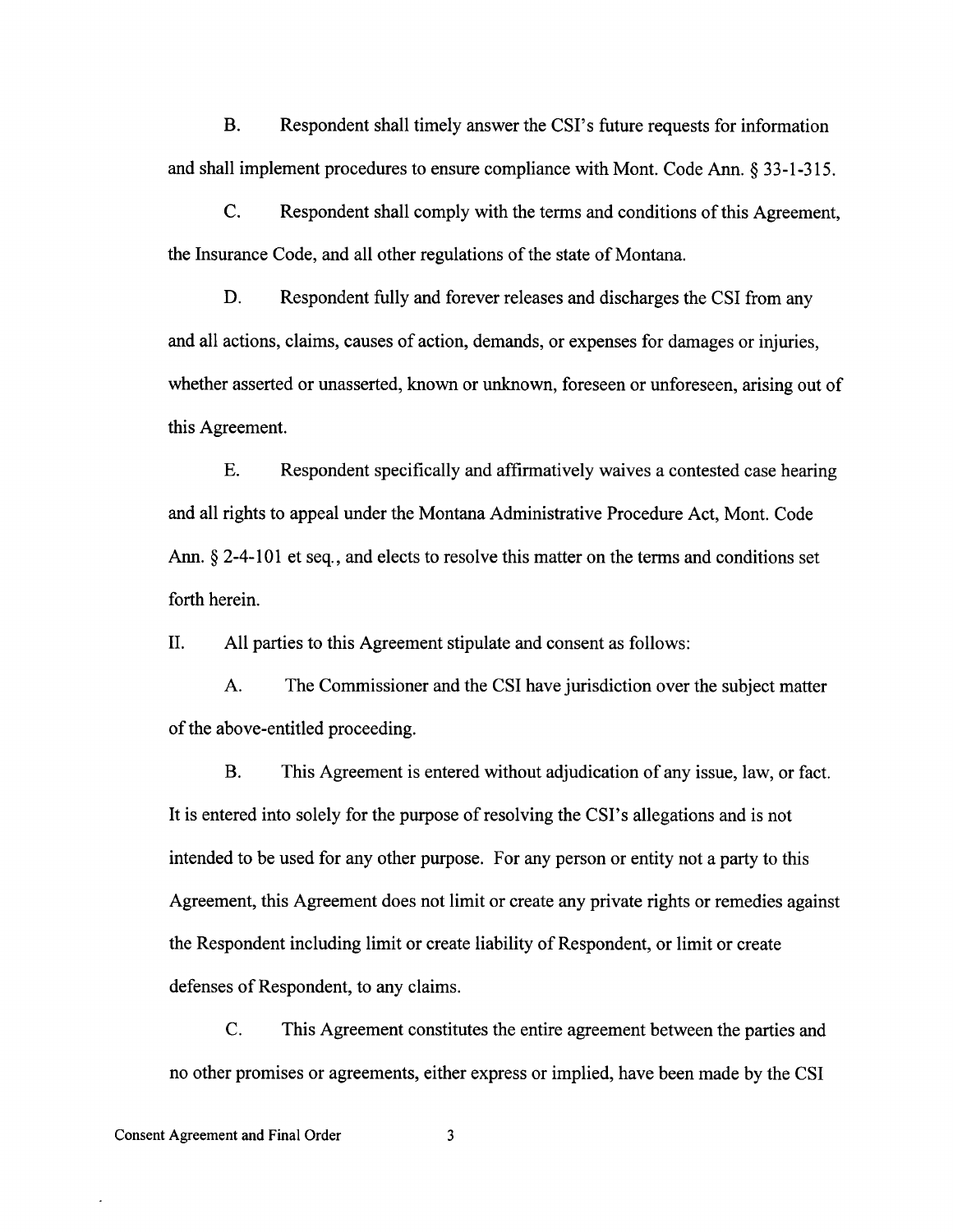or by any member, officer, agent or representative of the CSI to induce Respondent to enter into this Agreement.

D. This Agreement may not be modified orally, and any subsequent modifications to this Agreement must be mutually agreed upon in writing to be effective.

E. This Agreement shall be incorporated into and made a part of the attached Final Order issued by the Commissioner herein.

F. This Agreement shall be effective upon signing of the Final Order.

G. The Agreement is a public record under Montana law and as such may not be sealed or otherwise withheld from the public.

DATED this  $14$  day of August, 2013

**COMMISSIONER OF SECURITIES AND** INSURANCÈ, MONTANA STATE AUDITOR By: BRETT O'NEIL Attorney

DATED this  $\sqrt{2^+}$  day of August, 2013

**TRAVELERS COMPANIES** By: Corphan Officer  $Its:$